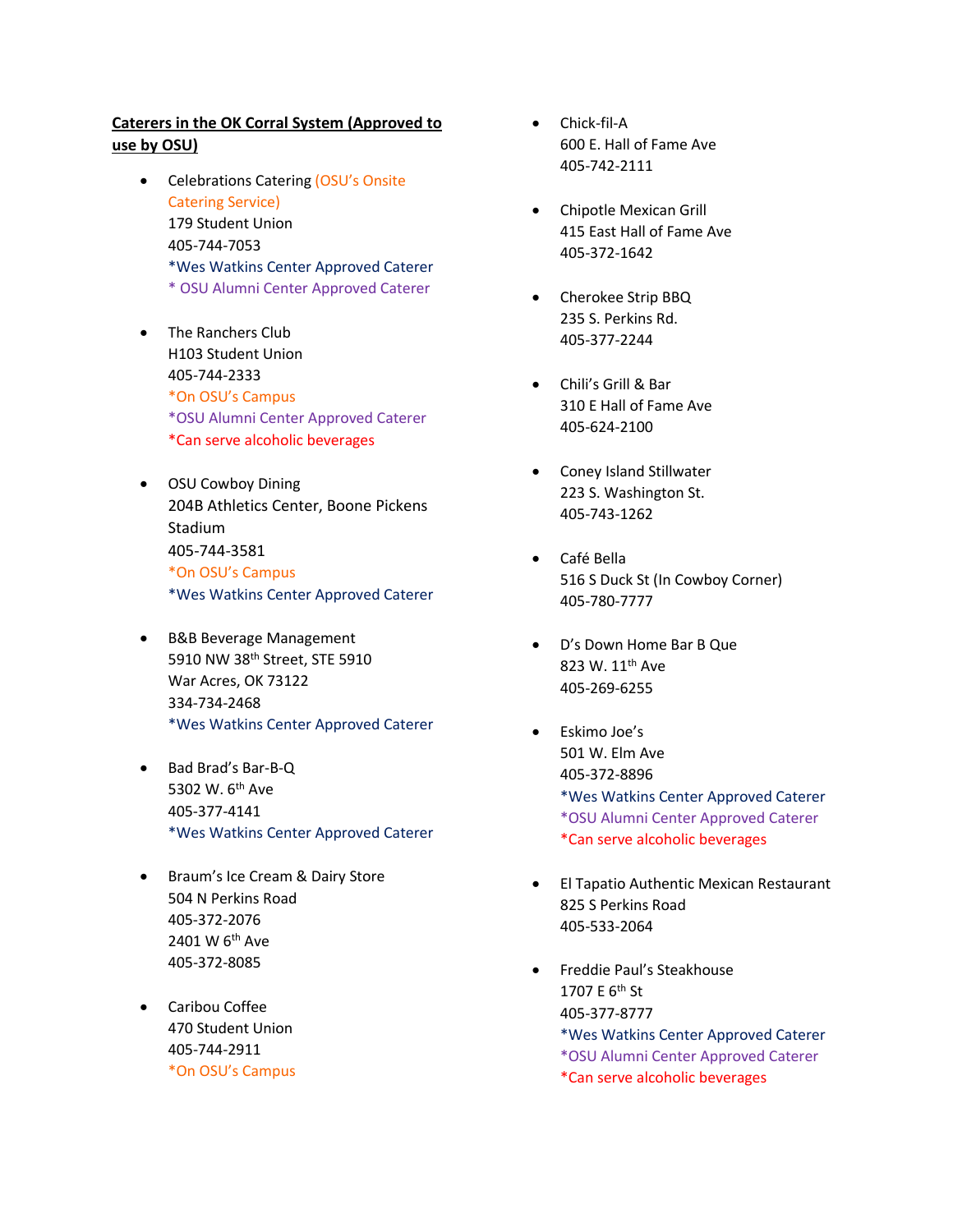- Free Range Kitchen Kyle Anstine 620-441-3435 [kyle@free-rangekitchen.com](mailto:kyle@free-rangekitchen.com) \*OSU Alumni Center Approved Caterer
- Frios Gourmet Pops 423 S. Main Street 405-586-4092
- Fuzzy's Taco Shop 305 S. Washington Street 405-564-0433
- Good Little Eater 106 W. 10th Avenue #1/2 405-533-1280
- Golden Dragon Cafe 203 S. Perkins Road 405-707-9292
- Golden Chick 116 E. McElroy Rd. 405-332-1324
- Granny's Kitchen 701 S. Main Street 405-743-1299
- Granny Had One 405-714-3015 [ben.a.coffin@gmail.com](mailto:ben.a.coffin@gmail.com) \*OSU Alumni Center Approved Caterer
- Hello! Catering & Custom Bakery Perkins, OK 74059 405-547-5581 \*Wes Watkins Center Approved Caterer \*OSU Alumni Center Approved Caterer \*Can serve alcoholic beverages
- Hideaway Pizza 230 S. Knoblock St. 405-372-4777
- IHop 611 N Main Street 405-533-4467
- Jimmy John's Gourmet Sandwiches 217 S. Washington Street or 602 N. Main Street 405-624-3278 (Washington Street) 405-372-7827 (Main Street)
- Jersey Mike's Subs 1717 N. Perkins Rd., Space B 405-707-7031
- Jimmy's Egg 811 W 6th Ave 405-372-3447
- $KFC$ 715 W. 6th Ave 405-372-3456
- Klein's Catering 14151 County Road 120 Perry, OK 73077 580-336-8710 \*Wes Watkins Center Approved Caterer \*OSU Alumni Center Approved Caterer
- Louie's Grill and Bar 720 S. Main Street 405-707-7200 \*OSU Alumni Center Approved Caterer \*Can serve alcoholic beverages
- McAlister's Deli 205 East Hall of Fame Ave 405-743-3700 \*Wes Watkins Center Approved Caterer
	- \*OSU Alumni Center Approved Caterer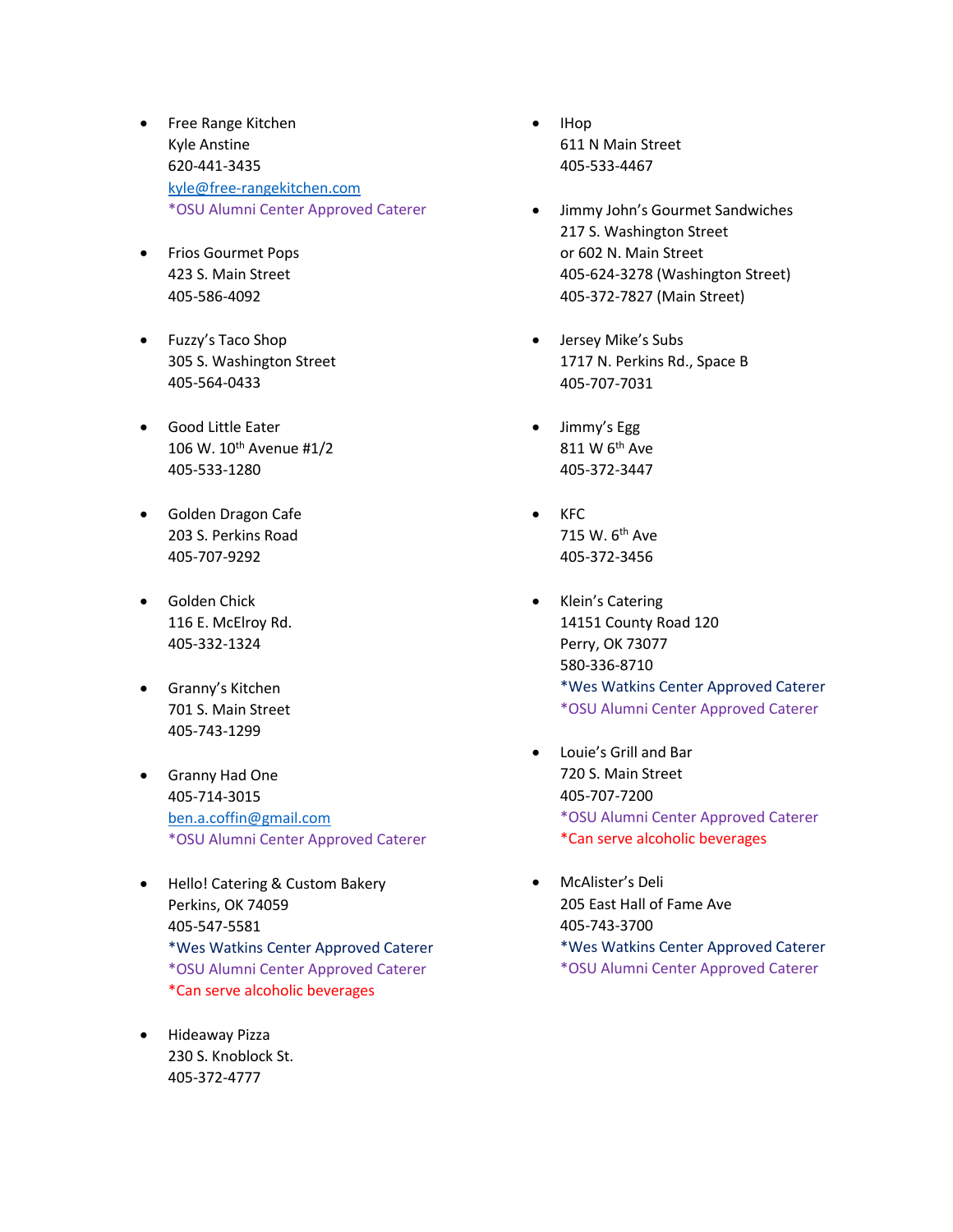- Meditations Weddings and Events 1205 N. Country Club Road 405-377-7771 \*Wes Watkins Center Approved Caterer \*OSU Alumni Center Approved Caterer \*Can serve alcoholic beverages
- Mexico Joe's 311 E. Hall of Fame Ave 405-372-1169 \*Wes Watkins Center Approved Caterer \*OSU Alumni Center Approved Caterer \*Can serve alcoholic beverages
- Mazzio's Italian Eatery 624 W.  $6<sup>th</sup>$  Avenue 405-372-2222
- McDonald's 920 W 6th Pl 405-743-0370 110 W McElroy Road 405-377-0900
- Nikki's Greek Restaurant 610 E. McElroy Rd 405-624-3150
- Olive Garden Italian Restaurant 2100 N. Perkins Rd. 405-624-1225
- Old School Bagel Café 403 S. Washington Street 405-332-5821
- Panera Bread 113 W. Hall of Fame Ave 405-385-0276 \*Wes Watkins Center Approved Caterer
- Pizza Hut 807 N Perkins Road 405-624-9200
- PurdyQ LLC 1004 E. Virginia Ave. A 2 \*They are a food truck. 405-614-0727
- QDOBA Mexican Easts 139 S. Knoblock St. 405-707-7153
- RibCrib BBQ 103 S. Perkins Rd. 405-372-1900
- Raising Cane's Chicken Fingers 317 N. Perkins Rd 405-372-2717
- Red Rock Bakery & Deli 910 N. Boomer Rd. 405-377-3633
- Red Lobster 102 E. Hall of Fame Avenue 405-372-8970
- Schlotzsky's Deli 310 N. Perkins Rd. 405-624-0807
- Starbucks 300 E Hall of Fame Ave 405-372-7312 2525 W 6th Ave 405-754-1025
- Sugar Dolly's Bakery 2001 N. Perkins Rd. (In Cowboy Town Apartments) 405-385-9299